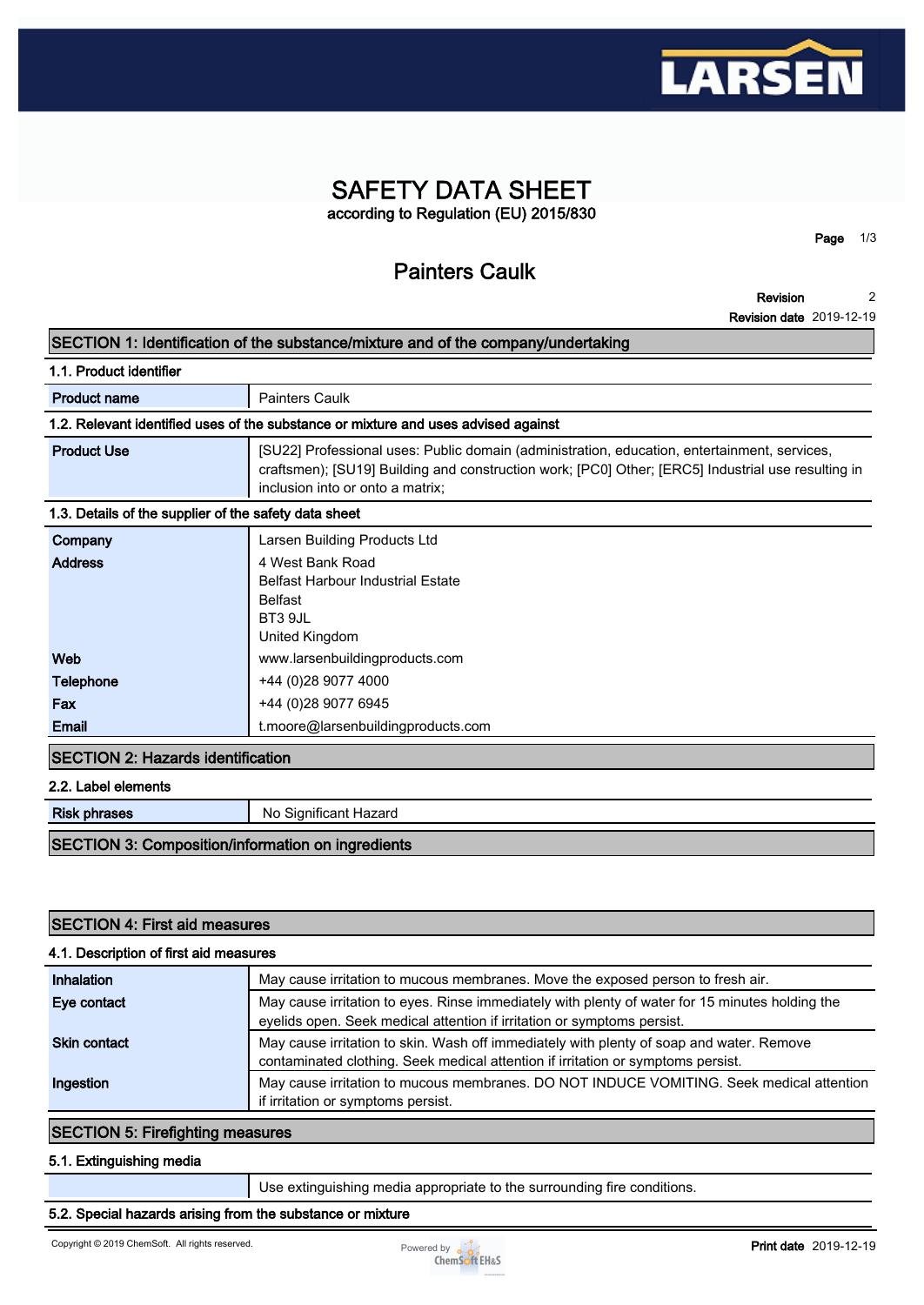# **Painters Caulk**

**Revision date 2019-12-19**

| 5.2. Special hazards arising from the substance or mixture        |                                                                                                                                                                         |
|-------------------------------------------------------------------|-------------------------------------------------------------------------------------------------------------------------------------------------------------------------|
|                                                                   | Burning produces irritating, toxic and obnoxious fumes.                                                                                                                 |
| 5.3. Advice for firefighters                                      |                                                                                                                                                                         |
|                                                                   | Wear suitable respiratory equipment when necessary.                                                                                                                     |
| <b>SECTION 6: Accidental release measures</b>                     |                                                                                                                                                                         |
|                                                                   | 6.1. Personal precautions, protective equipment and emergency procedures                                                                                                |
|                                                                   | Ensure adequate ventilation of the working area.                                                                                                                        |
| 6.2. Environmental precautions                                    |                                                                                                                                                                         |
|                                                                   | Do not allow product to enter drains. Prevent further spillage if safe.                                                                                                 |
| 6.3. Methods and material for containment and cleaning up         |                                                                                                                                                                         |
|                                                                   | Sweep up. Transfer to suitable, labelled containers for disposal. Clean spillage area thoroughly<br>with plenty of water.                                               |
| <b>SECTION 7: Handling and storage</b>                            |                                                                                                                                                                         |
| 7.1. Precautions for safe handling                                |                                                                                                                                                                         |
|                                                                   | Avoid contact with eyes and skin. Ensure adequate ventilation of the working area. Adopt best<br>Manual Handling considerations when handling, carrying and dispensing. |
| 7.2. Conditions for safe storage, including any incompatibilities |                                                                                                                                                                         |
|                                                                   | Keep in a cool, dry, well ventilated area. Keep containers tightly closed. Store in correctly labelled<br>containers.                                                   |
| <b>SECTION 8: Exposure controls/personal protection</b>           |                                                                                                                                                                         |
| 8.2. Exposure controls                                            |                                                                                                                                                                         |
| 8.2.1. Appropriate engineering<br>controls                        | Ensure adequate ventilation of the working area.                                                                                                                        |
| 8.2.2. Individual protection<br>measures                          | Wear protective clothing.                                                                                                                                               |
| Eye / face protection                                             | In case of splashing, wear:. Approved safety goggles.                                                                                                                   |
| Skin protection -<br>Handprotection                               | Chemical resistant gloves (PVC).                                                                                                                                        |
| <b>SECTION 9: Physical and chemical properties</b>                |                                                                                                                                                                         |
| 9.1. Information on basic physical and chemical properties        |                                                                                                                                                                         |
| Appearance Paste                                                  |                                                                                                                                                                         |
|                                                                   | Colour Various                                                                                                                                                          |
| <b>SECTION 10: Stability and reactivity</b>                       |                                                                                                                                                                         |
| 10.2. Chemical stability                                          |                                                                                                                                                                         |
|                                                                   | Stable under normal conditions.                                                                                                                                         |
| <b>SECTION 11: Toxicological information</b>                      |                                                                                                                                                                         |
| 11.1.4. Toxicological Information                                 |                                                                                                                                                                         |
|                                                                   | No data available                                                                                                                                                       |
|                                                                   |                                                                                                                                                                         |
| <b>SECTION 12: Ecological information</b>                         |                                                                                                                                                                         |
| 12.1. Toxicity                                                    | No data available                                                                                                                                                       |
|                                                                   |                                                                                                                                                                         |
| <b>SECTION 13: Disposal considerations</b>                        |                                                                                                                                                                         |